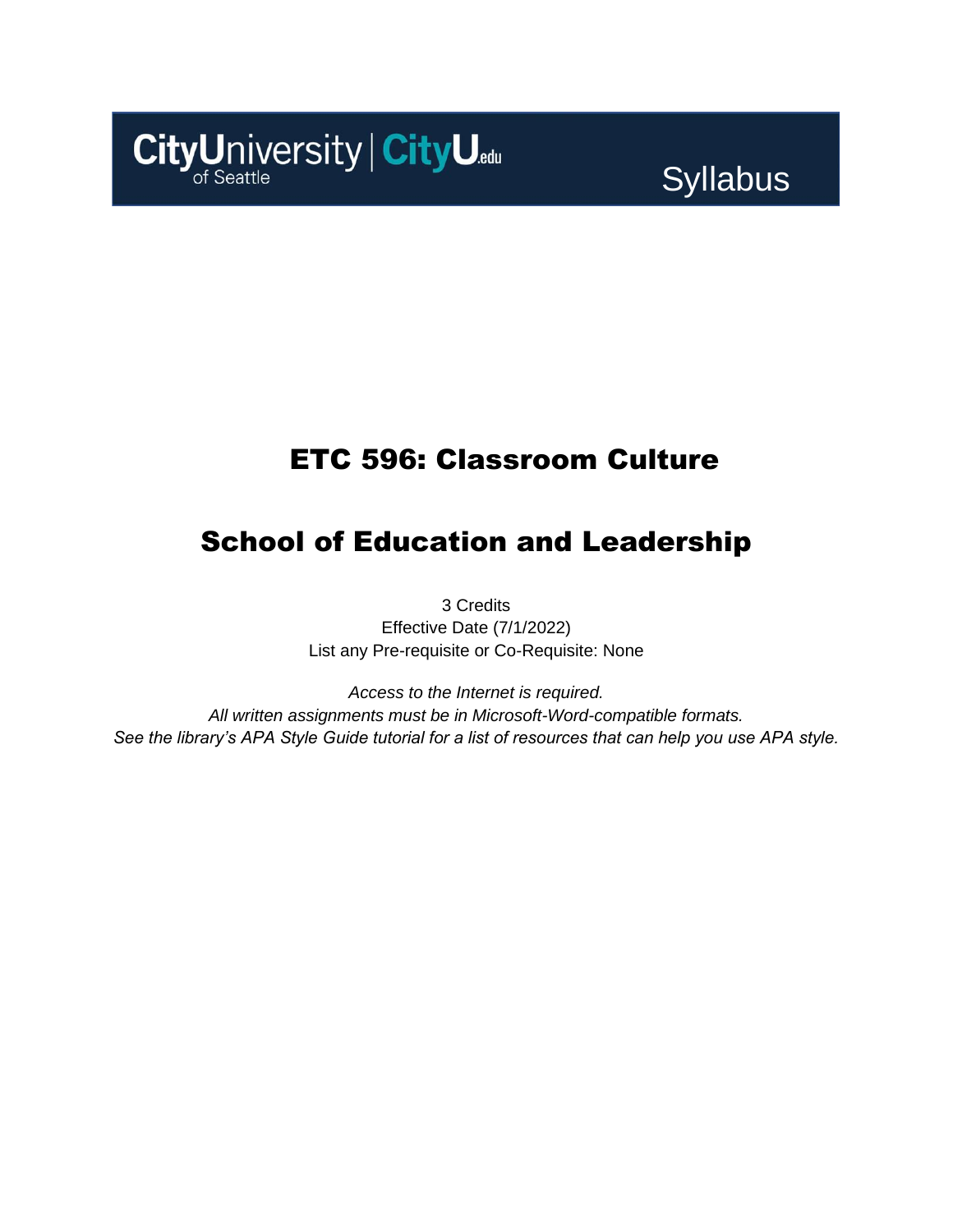# Faculty Information

Professional experience information for instructors is found under *Faculty Information* in the online course menu.

## Contact Information

Contact information for instructors is found under *Faculty Information* in the online course menu.

# Course Description

This course examines theories and practice of classroom management. Emphasis is placed on candidate development of skills and strategies necessary to establish and maintain safe and supportive classroom communities that will positively engage students in learning. The core of classroom management is found in building authentic relationships with students and their families. This course will explore relationship-building and social emotional learning as a critical component of an effective learning community. Course includes components of state requirements for certification.

## Course Resources

Required and recommended resources to complete coursework and assignments are found on the course [Reading List.](https://nam11.safelinks.protection.outlook.com/?url=https%3A%2F%2Fcityu.alma.exlibrisgroup.com%2Fleganto%2Flogin%3Fauth%3DSAML&data=04%7C01%7Csusan_gray%40cityu.edu%7C994805af5758475be3c608d984716f4b%7Cb3fa96d9f5154662add763d854e39e63%7C1%7C0%7C637686445618676616%7CUnknown%7CTWFpbGZsb3d8eyJWIjoiMC4wLjAwMDAiLCJQIjoiV2luMzIiLCJBTiI6Ik1haWwiLCJXVCI6Mn0%3D%7C1000&sdata=lI8Qg4DkF5hJ2BPk1%2FSu8BMs943AxX6dTXuEUyBoNgs%3D&reserved=0) Access is provided through the Reading List link in your online course as well as from the library homepage ("Find Your Reading List" button).

**Note:** Required resources that must be purchased by the student are tagged "Purchase from a vendor of your choosing." Required resources with a direct link, "Available through CityU Library", are available at no cost to students.

Students in Canada will see required resources they need to purchase tagged "Purchase from the Canadian Bookstore." Students outside the U.S. and Canada should contact their advisor or textbook coordinator for additional information.

# Course Outcomes

This course will prepare students to:

• Understand the core concepts of social emotional learning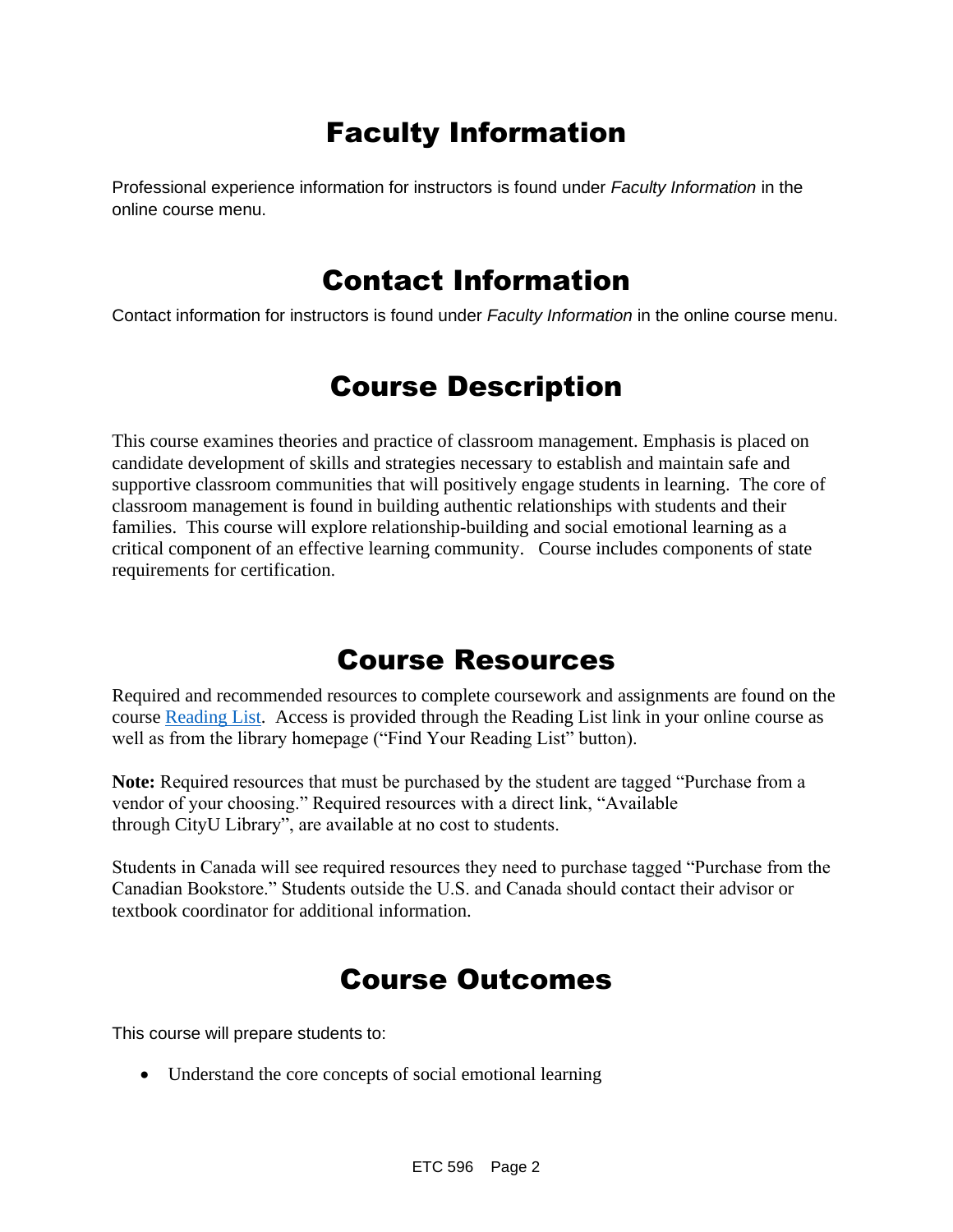- Identify, develop, and analyze rules, routines, and procedures within the classroom for cultural responsiveness
- Connect classroom management practices and strategies with theoretical frameworks
- Evaluate strategies for creating a safe and affirming classroom culture for diverse learners
- Analyze student engagement strategies that positive learning environment
- Apply practical classroom management strategies to real-life classroom situations

# Shared Agreements

Our primary commitment is to **build relationships** both with each other and within ourselves. We share a *collective goal* of becoming critically conscious educators who are prepared to serve all students in our classrooms. A positive learning experience relies on creating an atmosphere where space is held for *multiple truths* to coexist, and where we begin to *notice and name power dynamics* in our own group and also in the education system, its processes, and its policies. We acknowledge that differences among our identities, social backgrounds and experiences will influence our perspectives and those of others*.* We agree to *share our truths bravely*, to *acknowledge the humanity* of each other and ourselves, and to *look for learning* in ourselves and others.

*\*\*We agree to keep confidential all issues of a personal or professional nature that are discussed in class.\*\**

*\*\*adapted from Color Brave Spaces by Equity Matters (2021). [www.equitymattersnw.com](http://www.equitymattersnw.com/)*

# Grading Scale

The grades earned for the course will be calculated using City University of Seattle's decimal grading system, found in the current University Catalog [\(https://www.cityu.edu/catalog/\)](https://www.cityu.edu/catalog/).

Grading rubrics with details on how each assignment will be graded are located under *Assignments* and/or in *My Grades* in the online course menu. Students should review the rubric for each assignment prior to completing their work in order to understand how it will be assessed.

# Course Assignments and Grading

## Creating a Classroom Community (25% of Final Grade)

Candidates identify theoretical foundations (e.g., developmental, psychological, educational, philosophical) they feel best match their current classroom management style, or the style they aspire to use. Candidates will compile a collection of strategies, student-centered activities,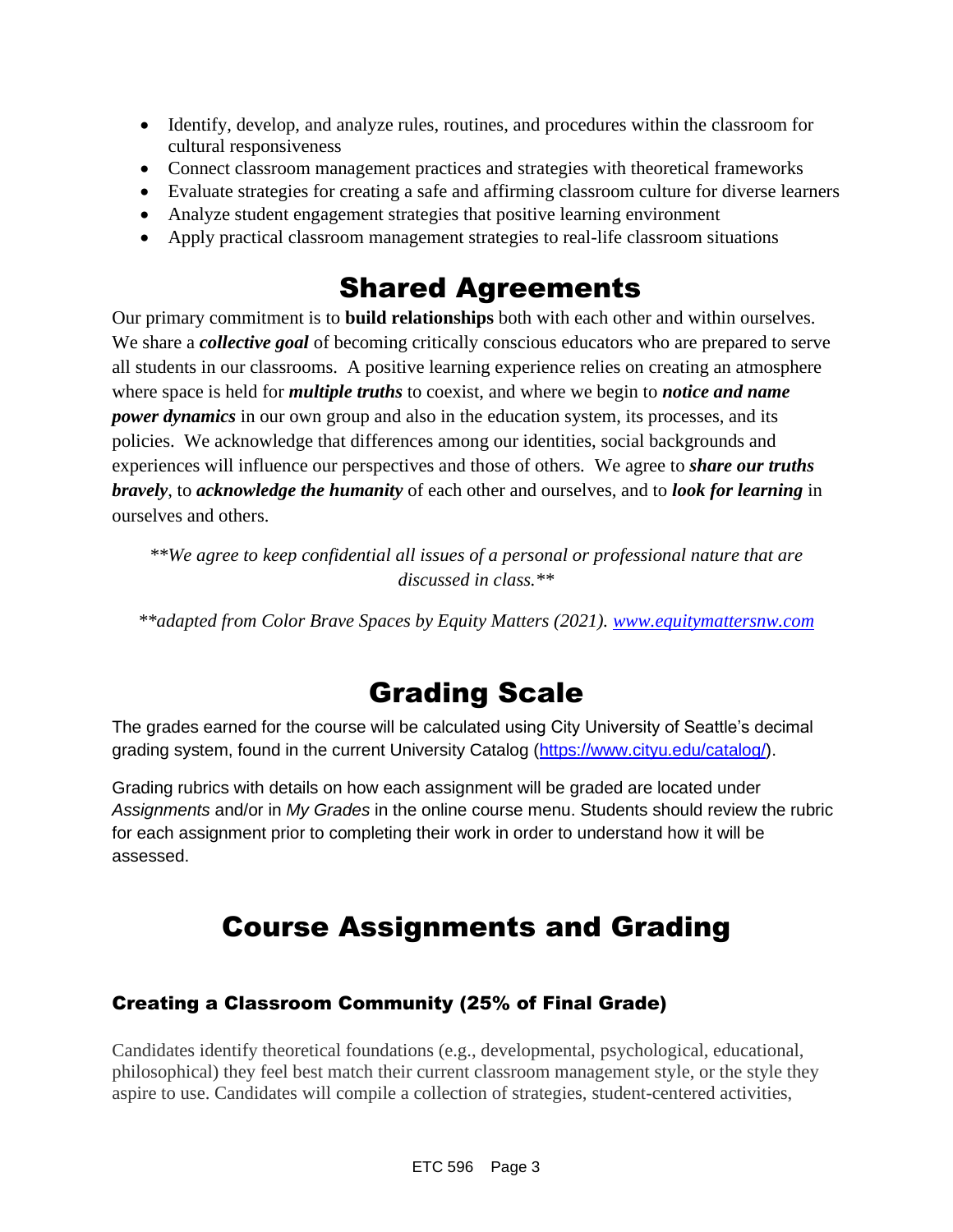traditions/rituals, and structures that could be used to develop a caring and inclusive classroom community. A reflection should be included that explains how the items in the collection reflect the candidate's chosen theoretical foundations.

## Dilemma Case Write-Up, Dialogue, and Reflection (30% of Final Grade)

Candidates will complete this project in three steps: 1) Case Write Up with 2-3 pages describing a classroom management dilemma, 2) Case Presentation and Dialogue with peers in class, and 3) 3-4 page reflection on lessons learned and possible steps forward (practical and theoretical).

- 1) *Case Write Up*: As teachers, we are presented with moral and/or ethical dilemmas every day in the classroom. We are constantly making choices that have implications not only for our students' academic achievement, but perhaps more importantly, for their emotional well-being. For this assignment, candidates create a classroom management scenario that presents some type of dilemma (moral, ethical, or otherwise). Candidates will write up their case dilemma in 2-3 pages. For the case to truly be a dilemma, it must represent the complexity of teachers' decision-making processes in classroom management situations and the lack of simple right or wrong answers.
- 2) *Case Dialogue:* Candidates will present their case dilemma to the class and provide written copies to all class members. The class members will hear the case and be able to ask clarifying questions of the presenter about information related to the case. The class and presenter will participate in collegial conversation around the case and contemplate the multiple faucets of the scenario and their theoretical implications before attempting to "solve it."
- 3) *Reflection:* Candidates will write a 3-4 page reflection on their most important "take aways" from the dialogue experience regarding their case. They will also write about their own personal decision on next steps and/or bringing closure to their own case dilemma, along with the range of possible implications of their decision.

## Social Emotional Learning Integrative Project (25% of Final Grade)

Candidates will select or be assigned an SEL standard and/or Benchmark from the Social Emotional Learning Standards, Benchmarks, and Indicators for WA state. Candidates will work individually or with a small group to critically evaluate, compile, and/or create ideas and strategies for integrating that SEL standard into their classroom over time. Because designated SEL time is generally limited in the daily schedule of most classrooms, candidates will focus on the variety of ways that their SEL standard/benchmark can be **integrated across content areas** they're already teaching regularly (ELA, Math, Science, Social Studies, etc.). Candidates will communicate their ideas for SEL integration via presentation to the class or other form of assignment submission determined by the instructor.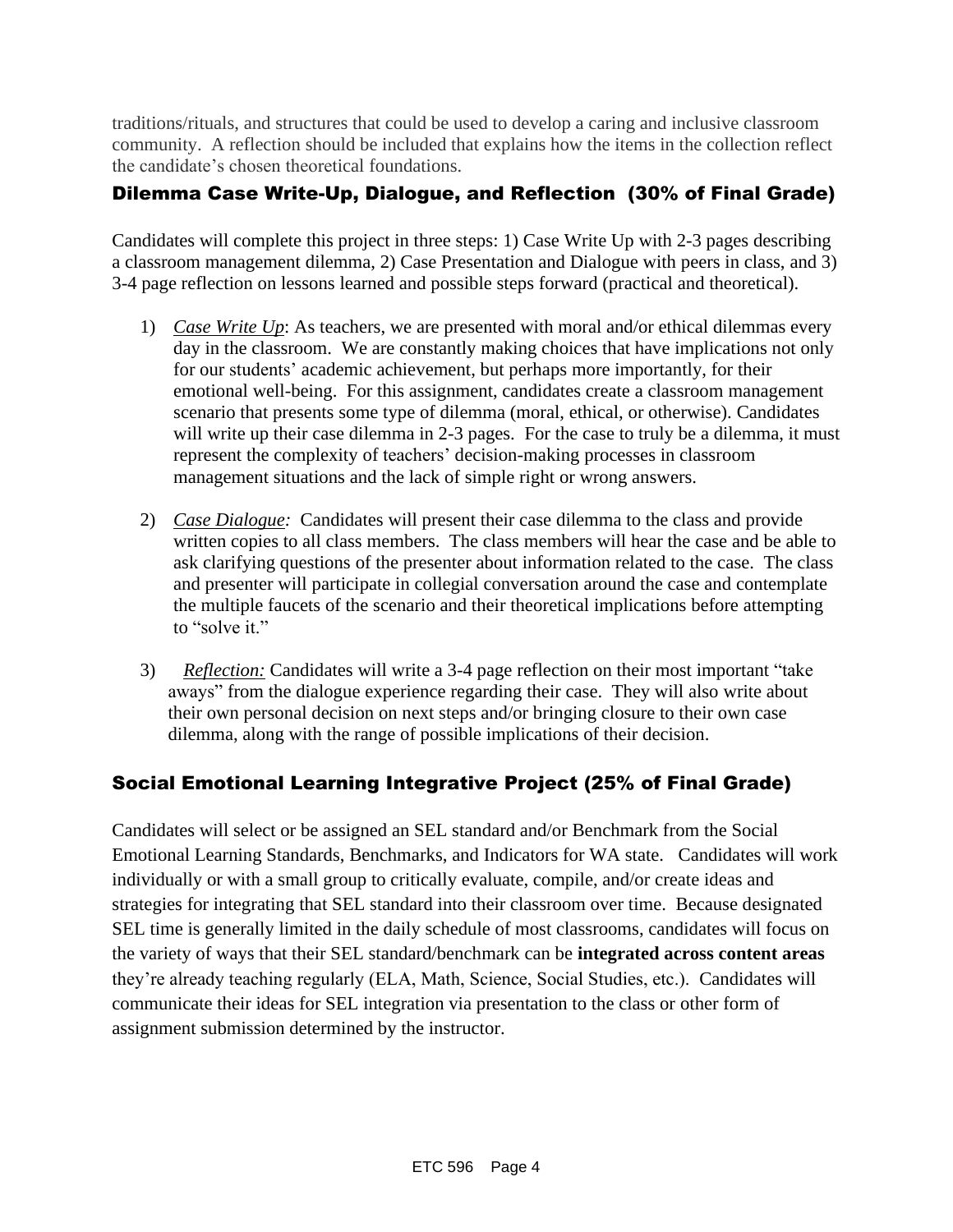## Participation, Engagement, and Essential Dispositions (20% of Final Grade)

Candidates should participate and engage in all classwork, including required assignments, class discussions, activities, and instructor-determined assignments. Candidates should work to meet essential dispositions criteria not only in the field, but also in their coursework, whether online or in person.

# Course Policies

## **Participation**

Participation will be graded based on engagement in class discussions and activities (both online and mixed modes). Online-only courses will be determined via active engagement in weekly discussion boards or other interactive opportunities provided by the instructor. Mixed mode courses will be determined based on presence in class and engagement with content and peers both within and outside of face-to-face class sessions.

# University Policies

You are responsible for understanding and adhering to all of City University of Seattle's academic policies. The most current versions of these policies can be found in the University Catalog that is linked from the CityU Web site.

## Antidiscrimination

City University of Seattle and its staff and faculty are committed to supporting our students. We value equity, diversity, and inclusion as a way of life as well as the educational opportunities it provides. City U will not tolerate any form of discrimination based on race, color, ethnicity, sexual orientation, gender identification, socioeconomic status, or religious values. If you have experienced any discrimination based on any of the above, we encourage you to report this to the University. Please report this to your instructor. If you do not feel safe reporting this to your instructor, please report to the Provost or to the Vice President of Student Affairs.

## Non-Discrimination & Prohibition of Sexual Misconduct

City University of Seattle adheres to all federal, state, and local civil rights laws prohibiting discrimination in employment and education. The University is committed to ensuring that the education environment is bounded by standards of mutual respect and safety and is free from discriminatory practices.

In the U.S., the University is required by Title IX of the Education Amendments of 1972 to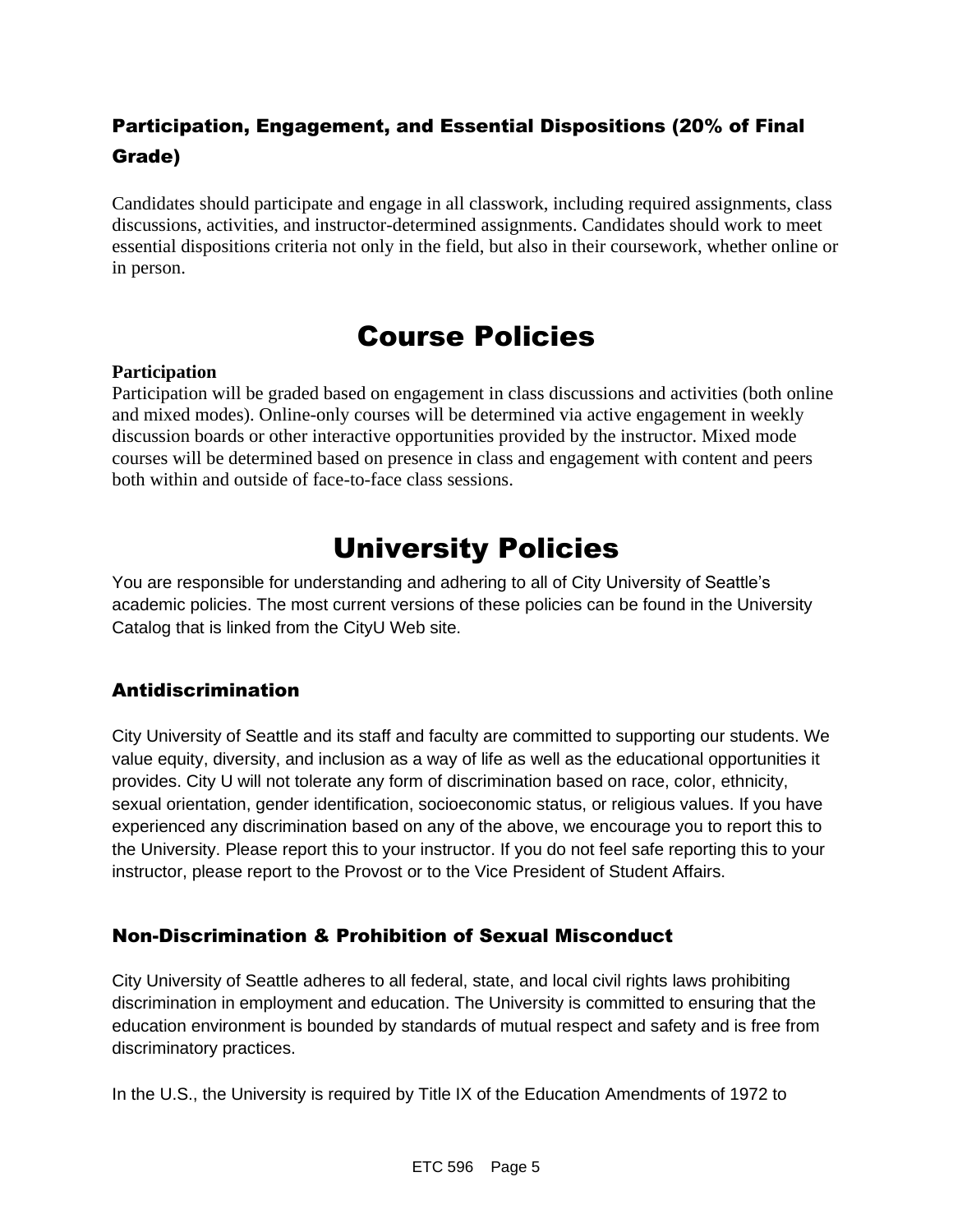ensure that all of its education programs and activities do not discriminate on the basis of sex/gender. Sex includes sex, sex stereotypes, gender identity, gender expression, sexual orientation, and pregnancy or parenting status. Sexual harassment, sexual assault, dating and domestic violence, and stalking are forms of sex discrimination, which are prohibited under Title IX and by City University of Seattle policy. City University of Seattle also prohibits retaliation against any person opposing discrimination or participating in any discrimination investigation or complaint process internal or external to the institution. Questions regarding Title IX, including its application and/or concerns about noncompliance, should be directed to the Title IX Coordinator. For a complete copy of the policy or for more information, visit [https://my.cityu.edu/titleix](https://nam11.safelinks.protection.outlook.com/?url=https%3A%2F%2Fmy.cityu.edu%2Ftitleix&data=04%7C01%7Claker%40cityu.edu%7Cbc558c70c10340dbaa2408d9172365a0%7Cb3fa96d9f5154662add763d854e39e63%7C1%7C0%7C637566263054321964%7CUnknown%7CTWFpbGZsb3d8eyJWIjoiMC4wLjAwMDAiLCJQIjoiV2luMzIiLCJBTiI6Ik1haWwiLCJXVCI6Mn0%3D%7C1000&sdata=GX0hgfxN2OMKFTKjD04gqvwwyU44mfnCmEdCtsEzab0%3D&reserved=0) or contact the Title IX Coordinator.

In Canada, in compliance with the British Columbia Human Rights Code, the Alberta Human Rights Act, WorksafeBC, and the Workers' Compensation Board of Alberta, the University believes that its environment should at all times be supportive and respectful of the dignity and self-esteem of individuals. Discrimination, harassment and bullying conduct, whether through person-to-person behaviour or via electronic communications such as email or social media is not acceptable and will not be tolerated. As an educational institution, it is our responsibility to cultivate an environment of excellence, equity, mutual respect and to recognize the value and potential of every individual. The University will take all necessary steps to meet or exceed the requirements of the law to prevent discrimination, harassment and bullying. The Respectful Workplace Policy for the prevention of discrimination, harassment and bullying policy and procedure can be found at [https://www.cityu.edu/discover-cityu/about-cityu/](https://nam11.safelinks.protection.outlook.com/?url=https%3A%2F%2Fwww.cityu.edu%2Fdiscover-cityu%2Fabout-cityu%2F&data=04%7C01%7Claker%40cityu.edu%7Cbc558c70c10340dbaa2408d9172365a0%7Cb3fa96d9f5154662add763d854e39e63%7C1%7C0%7C637566263054331957%7CUnknown%7CTWFpbGZsb3d8eyJWIjoiMC4wLjAwMDAiLCJQIjoiV2luMzIiLCJBTiI6Ik1haWwiLCJXVCI6Mn0%3D%7C1000&sdata=7Q6QoqwuNLfeOJPewViWSeIwRIBy%2BoqDOiP8xSHYm78%3D&reserved=0) under the Policies section or at [https://www.cityuniversity.ca/about/](https://nam11.safelinks.protection.outlook.com/?url=https%3A%2F%2Fwww.cityuniversity.ca%2Fabout%2F&data=04%7C01%7Claker%40cityu.edu%7Cbc558c70c10340dbaa2408d9172365a0%7Cb3fa96d9f5154662add763d854e39e63%7C1%7C0%7C637566263054331957%7CUnknown%7CTWFpbGZsb3d8eyJWIjoiMC4wLjAwMDAiLCJQIjoiV2luMzIiLCJBTiI6Ik1haWwiLCJXVCI6Mn0%3D%7C1000&sdata=TX6bXEiU0CC6hC1mrTnKpuJywbR06qAj7RMu8QC4RUA%3D&reserved=0) .

## Religious Accommodations

City University of Seattle has a policy for accommodation of student absences or significant hardship due to reasons of faith or conscience, or for organized religious activities. The University's policy, including more information about how to request an accommodation, is available in the University Catalog and on the my.cityu.edu student portal. Accommodations must be requested by the 20% mark of this course (e.g. day 14 of a ten-week course, day 7 of a 5-week course) using the Religious Accommodations Request Form found on the student dashboard in the my.cityu.edu student portal.

## Academic Integrity

Academic integrity in students requires the pursuit of scholarly activity that is free from fraud, deception and unauthorized collaboration with other individuals. Students are responsible for understanding CityU's policy on academic integrity and adhering to its standards in meeting all course requirements. A complete copy of this policy can be found in the [University Catalog](https://nam11.safelinks.protection.outlook.com/?url=http%3A%2F%2Fwww.cityu.edu%2Fcatalog%2F&data=04%7C01%7Claker%40cityu.edu%7Cbc558c70c10340dbaa2408d9172365a0%7Cb3fa96d9f5154662add763d854e39e63%7C1%7C0%7C637566263054341952%7CUnknown%7CTWFpbGZsb3d8eyJWIjoiMC4wLjAwMDAiLCJQIjoiV2luMzIiLCJBTiI6Ik1haWwiLCJXVCI6Mn0%3D%7C1000&sdata=aL6fsSyLtVzJgdrlE9PtZXb%2F3H6wCdrvPcw4zOoEYTI%3D&reserved=0) in the section titled *Academic Integrity Policy* under *Student Rights & Responsibilities*.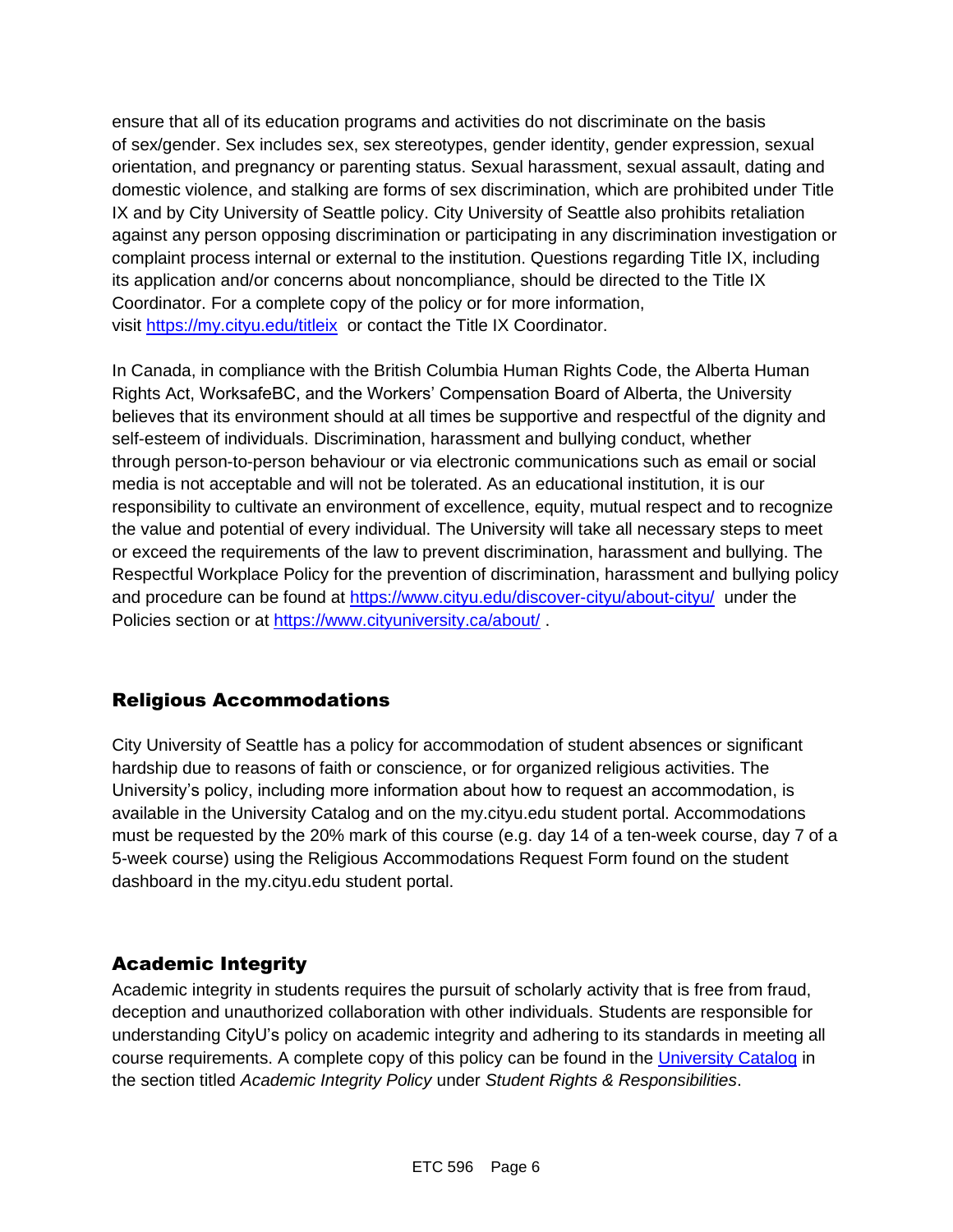## **Attendance**

Students taking courses in any format at the University are expected to be diligent in their studies and to attend class regularly. Regular class attendance is important in achieving learning outcomes in the course and may be a valid consideration in determining the final grade. For classes where a physical presence is required, a student has attended if they are present at any time during the class session. For online classes, a student has attended if they have posted or submitted an assignment. A complete copy of this policy can be found in the [University Catalog](https://nam11.safelinks.protection.outlook.com/?url=http%3A%2F%2Fwww.cityu.edu%2Fcatalog%2F&data=04%7C01%7Claker%40cityu.edu%7Cbc558c70c10340dbaa2408d9172365a0%7Cb3fa96d9f5154662add763d854e39e63%7C1%7C0%7C637566263054341952%7CUnknown%7CTWFpbGZsb3d8eyJWIjoiMC4wLjAwMDAiLCJQIjoiV2luMzIiLCJBTiI6Ik1haWwiLCJXVCI6Mn0%3D%7C1000&sdata=aL6fsSyLtVzJgdrlE9PtZXb%2F3H6wCdrvPcw4zOoEYTI%3D&reserved=0) in the section titled *Attendance* under *Student Rights & Responsibilities*.

## Final Assignments Due Date

Final assignments for each class at CityU must be due on or before the final date of the course as indicated in the university's course information system. Due dates that extend beyond the final date of the course may negatively impact tuition funding for students.

## Support Services

## Disability Services Accommodations Statement

Students with documented disability who wish to request academic accommodations are encouraged to contact Disability Support Services to discuss accommodation requests and eligibility requirements. Please contact Disability Support Services at [disability@cityu.edu](mailto:disability@cityu.edu) or 206.239.4752 or visit the [Disability Support Services](https://nam11.safelinks.protection.outlook.com/?url=https%3A%2F%2Fmy.cityu.edu%2Fdepartment%2Fdisability-support-services%2F&data=04%7C01%7Claker%40cityu.edu%7Cbc558c70c10340dbaa2408d9172365a0%7Cb3fa96d9f5154662add763d854e39e63%7C1%7C0%7C637566263054351946%7CUnknown%7CTWFpbGZsb3d8eyJWIjoiMC4wLjAwMDAiLCJQIjoiV2luMzIiLCJBTiI6Ik1haWwiLCJXVCI6Mn0%3D%7C1000&sdata=e%2FOzbhqrB5SP38rzkwNSwviN3V%2Fv%2BsJNtdettuKSolw%3D&reserved=0) page in the my.cityu.edu portal. Confidentiality will be observed in all inquiries. Once approved, information about academic accommodations will be shared with your course instructors.

## Library Services

CityU librarians are available to help students find the resources and information they need to succeed in this course. Contact a CityU librarian through the [Ask a Librarian](https://nam11.safelinks.protection.outlook.com/?url=http%3A%2F%2Flibrary.cityu.edu%2Fask-a-librarian%2F&data=04%7C01%7Claker%40cityu.edu%7Cbc558c70c10340dbaa2408d9172365a0%7Cb3fa96d9f5154662add763d854e39e63%7C1%7C0%7C637566263054351946%7CUnknown%7CTWFpbGZsb3d8eyJWIjoiMC4wLjAwMDAiLCJQIjoiV2luMzIiLCJBTiI6Ik1haWwiLCJXVCI6Mn0%3D%7C1000&sdata=N%2Fk3bR2W%2BVUXK4b%2BZd83weGqJbtI4y9O3CdOuOW7%2BiA%3D&reserved=0) service, or access [library resources and services](https://nam11.safelinks.protection.outlook.com/?url=http%3A%2F%2Flibrary.cityu.edu%2F&data=04%7C01%7Claker%40cityu.edu%7Cbc558c70c10340dbaa2408d9172365a0%7Cb3fa96d9f5154662add763d854e39e63%7C1%7C0%7C637566263054361941%7CUnknown%7CTWFpbGZsb3d8eyJWIjoiMC4wLjAwMDAiLCJQIjoiV2luMzIiLCJBTiI6Ik1haWwiLCJXVCI6Mn0%3D%7C1000&sdata=4K7GoPDJosgIt0XDdVisT%2BGn6DZa5bSz0lhZSyjH7kU%3D&reserved=0) online, 24 hours a day, seven days a week.

## Smarthinking Tutoring